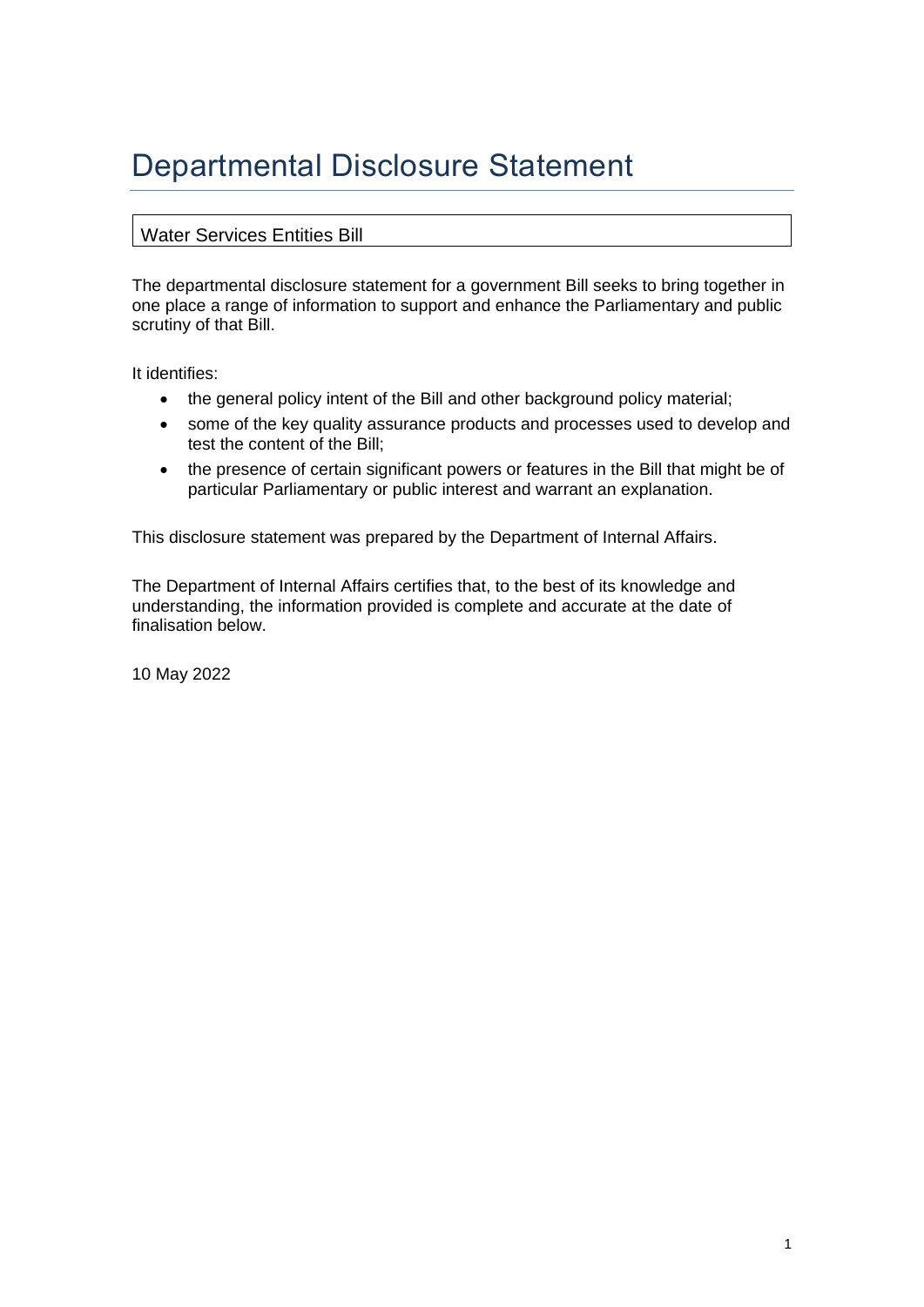# <span id="page-1-0"></span>**Contents**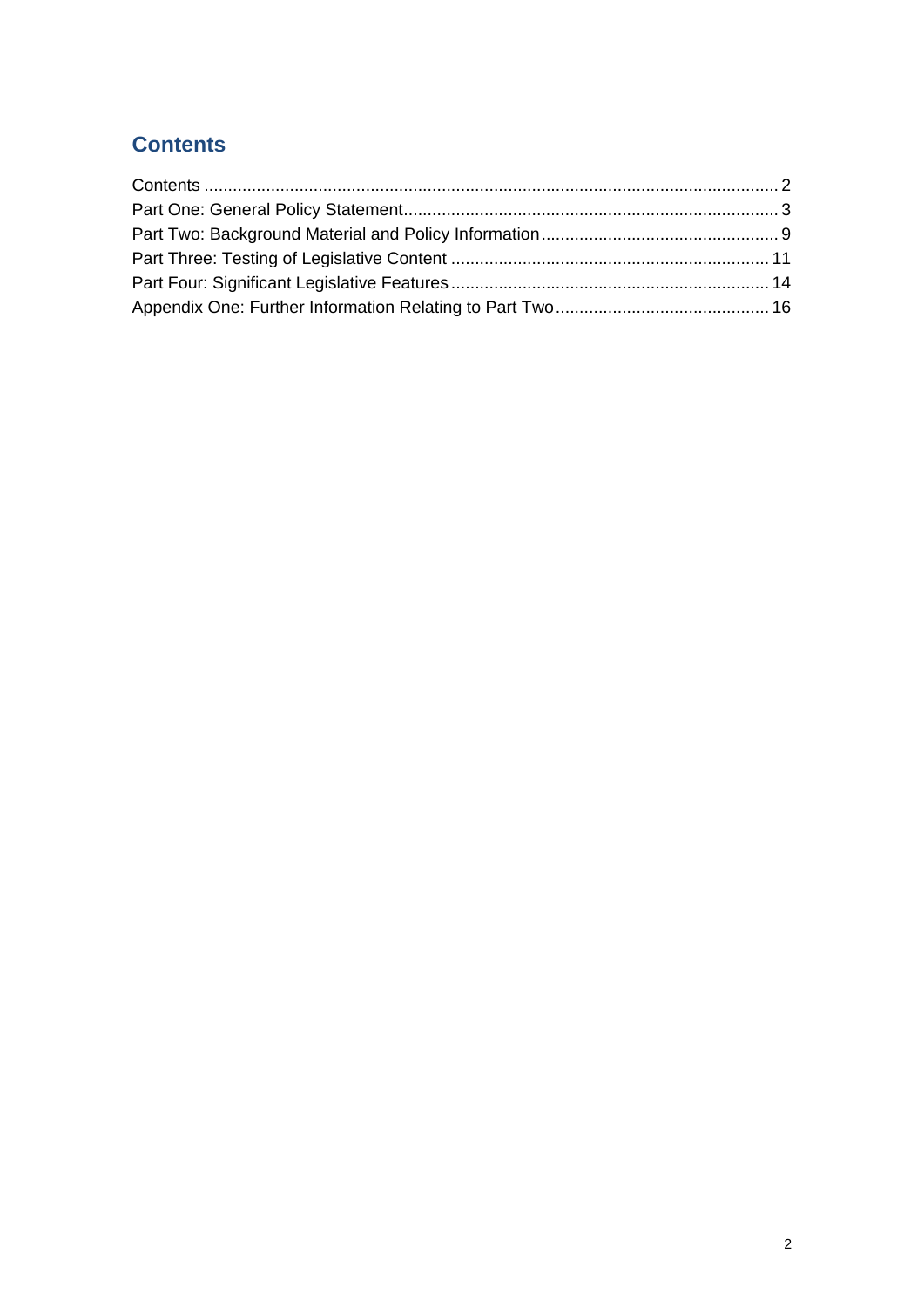## <span id="page-2-0"></span>**Part One: General Policy Statement**

This Bill is a stand-alone Bill that establishes four, publicly-owned water services entities that will provide safe, reliable, and efficient water services in place of local authorities. The Bill contains the ownership, governance, and accountability arrangements relating to those entities, and provides for transitional arrangements during an establishment period. The entities will commence delivery of services on 1 July 2024.

#### **Introduction**

New Zealand faces a significant infrastructure challenge in relation to the drinking water, wastewater and stormwater services that are currently delivered by territorial authorities. Water services are an essential building block for our communities. Public health and wellbeing, better environmental outcomes, economic growth and job creation, housing and urban development, climate change, resilience to natural hazards, and the rights and interests of iwi and Māori all depend on better outcomes for those services.

The investment needed over the next 30 to 40 years to maintain and upgrade New Zealand's water infrastructure to a standard required to address the infrastructure challenge is unaffordable for most communities under the current arrangements.

By providing for the establishment of four water services delivery entities, this Bill paves the way for improved, effective and efficient management of water services delivery and infrastructure so that New Zealanders will have access to safe, reliable and affordable drinking water, wastewater and stormwater services that meet their environmental and cultural expectations.

#### **Relationship to other proposed legislation**

This Bill is just one component of a comprehensive package to reform water services that are currently provided by local authorities. The Bill will need to be followed by further legislation to provide for:

- additional, detailed implementation arrangements for the entities and service delivery, including provisions relating to the transfer of assets, liabilities, and other matters from local authorities to new water services entities;
- specific powers, functions, offences and responsibilities of the new water services entities, and pricing and charging arrangements;
- economic regulation and consumer protection regimes relating to the new water services system;
- any changes to Treaty settlement legislation that are required to ensure that settlement obligations are carried forward from territorial authorities to the new water services entities;
- detailed changes to the Local Government Act 2002, the Water Services Act 2021, and other legislation to transfer delivery arrangements to the new water services entities.

#### **Legal form and ownership by territorial authorities**

Water services entities are a new public service delivery model. Each entity will be a body corporate, and will be co-owned by the territorial authorities in its service area in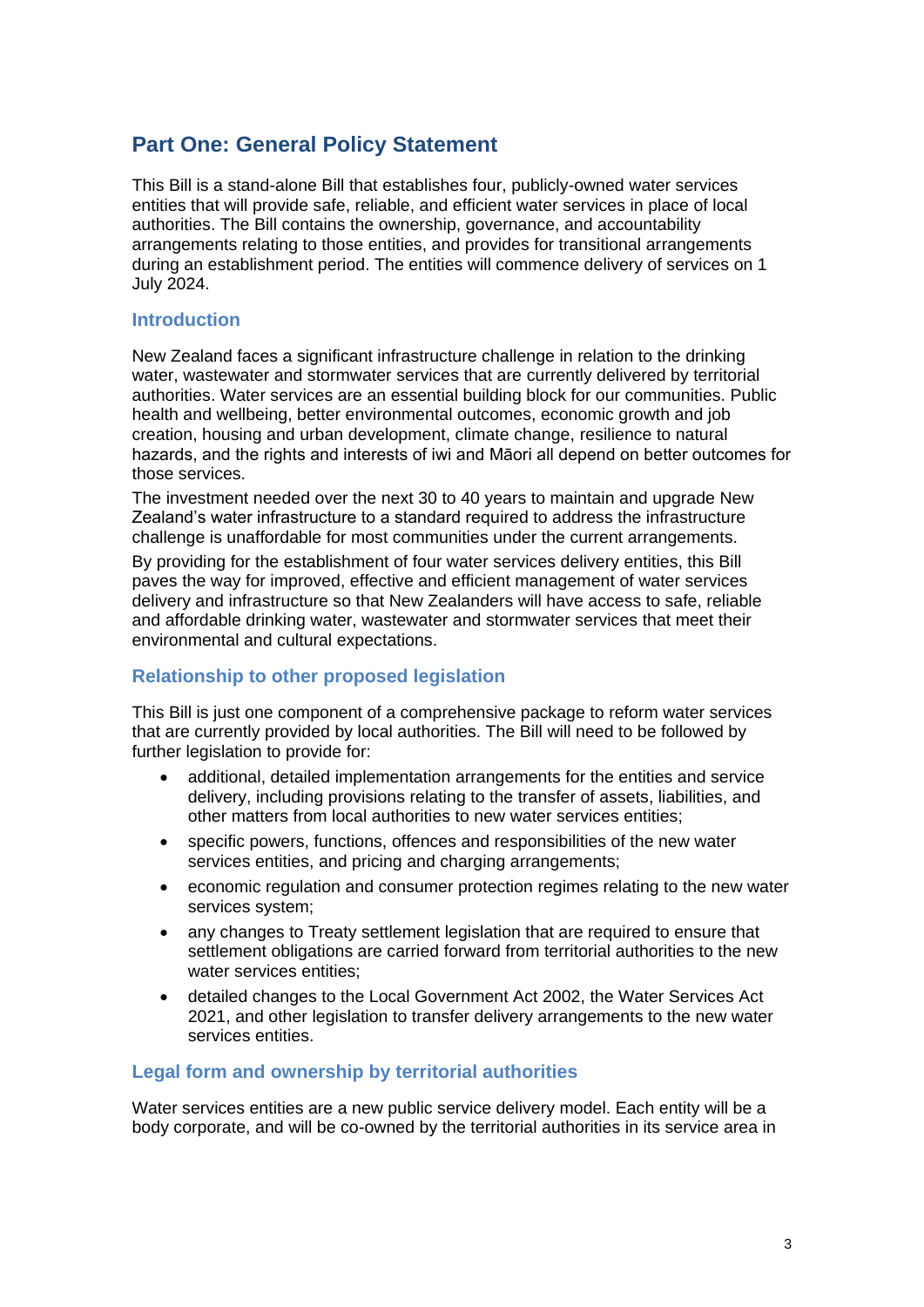shares, to provide a tangible expression of ownership that is recognisable by communities and territorial authorities.

The Bill defines the service areas for each entity through reference to territorial authority districts, or parts of districts. The service area of the Southern Water Services Entity is the takiwā of Ngāi Tahu, as described in section 5 of Te Runanga o Ngai Tahu Act 1996.

### **Function, objectives, and operating principles**

The function of a water services entity will be to provide safe, reliable, and efficient drinking water, wastewater and stormwater services in its area. The objectives of an entity will be to:

- deliver water services and related infrastructure in an efficient and financially sustainable manner;
- protect and promote public health and the environment;
- support and enable housing and urban development;
- operate in accordance with best commercial and business practices;
- act in the best interests of present and future consumers and communities;
- deliver water services in a sustainable and resilient manner that seeks to mitigate the effects of climate change and natural hazards.

The operating principles of a water services entity will be:

- developing and sharing capability and technical expertise with other water services entities and across the water services sector;
- being innovative in the design and delivery of water services and infrastructure;
- being open and transparent including in relation to calculation and setting of prices, determining levels of service delivery to consumers and communities, and reporting on performance;
- partnering and engaging early and meaningfully with Māori, including to inform how the water services entity can give effect to Te Mana o te Wai, and understand, support and enable the exercise of mātauranga, tikanga, and kaitiakitanga;
- giving effect to Treaty settlement obligations, to the extent the obligations apply to the duties and functions of an entity;
- partnering and engaging early and meaningfully with territorial authorities and their communities;
- co-operating with, and supporting, other water services entities, infrastructure providers, local authorities, and the transport sector.

#### **Governance arrangements**

Water services entities will have a two-tier governance arrangement comprising:

- a regional representative group, which provides joint oversight of the entity by an equal number of representatives of the territorial authority owners and mana whenua from within the entity's service area; and
- corporate governance by an independent, competency-based, professional board.

Appointments to, and removals from, the Board will be made by a board appointment committee that is part of the regional representative group. The board appointment committee is also responsible for preparing and maintaining an appointment and remuneration policy for the board. Board members are accountable to the regional representative group when performing their duties as members.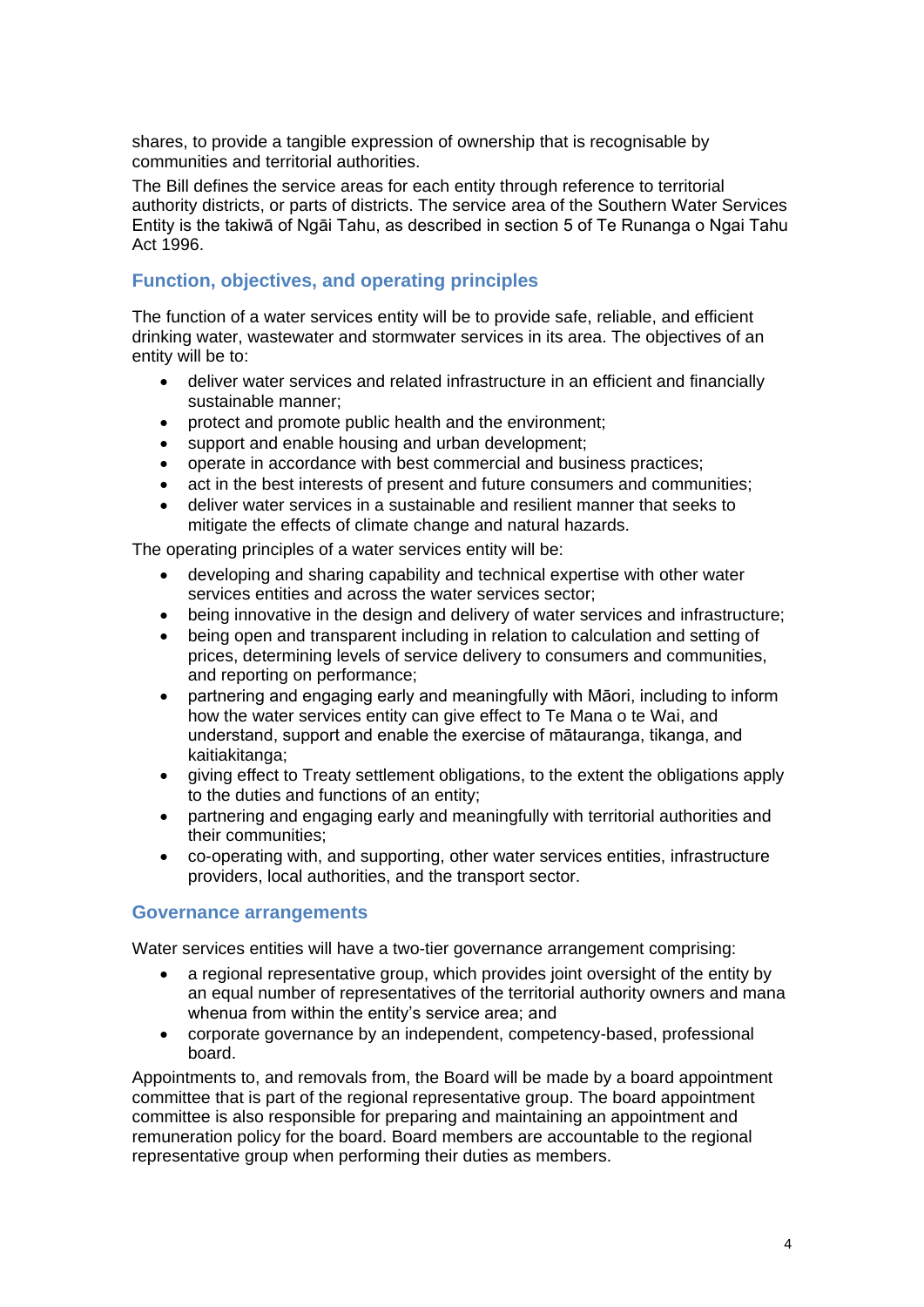A water services entity may also have regional advisory panels if it chooses, based on a geographic area in the entity's service area. The role of a regional advisory panel is to provide advice to the regional representative group about how to perform or exercise its duties, functions, and powers.

#### **Constitution**

Each water services entity's constitution will set out:

- the composition and internal procedures of its regional representative group, including how it will perform or exercise its functions, duties, and powers;
- the composition and internal procedures of any regional advisory panel, and how it will perform its advisory role to a regional representative group;
- the composition and internal procedures of its board, including how it will perform or exercise its functions, duties, and powers;
- funding and remuneration arrangements for an entity's regional representative group and any regional advisory panels; and
- procedures for dispute resolution, and reviewing, amending or replacing the constitution.

A constitution may contain provisions that are not inconsistent with the Act or any other legislation. The constitution of a water services entity has no effect to the extent that it contravenes, or is inconsistent with, the Act or any other legislation.

The first constitution for each water services entity will be set out in regulations after the Minister responsible for the administration of the Act (the **Minister**) engages with the entity's territorial authority owners and mana whenua in its service area.

#### **Conflict of interest**

The Bill contains provisions on conflicts of interest. The provisions apply to members of the board, regional representatives, and regional advisory panel members. The provisions include:

- a requirement to keep an interest register;
- the obligation of board members, regional representatives, and regional advisory panel members to disclose relevant interests;
- the consequences of being interested, such as the exclusion of a board member, regional representative, or regional advisory panel member who is interested from participating in decision making relating to the interest.

#### **Statement of strategic and performance expectations**

The regional representative group must issue a statement of strategic and performance expectations covering a three-year period. The purpose of a statement of strategic and performance expectations is to:

- state the regional representative group's objectives and priorities for the entity;
- inform and guide the decisions of the board.

The regional representative group must annually review its statement of strategic and performance expectations, and following a review, issue a new statement if it chooses. The board of a water services entity must give effect to the statement of strategic and performance expectations.

#### **Reporting and accountability**

The Bill requires the board to prepare and adopt:

• a statement of intent: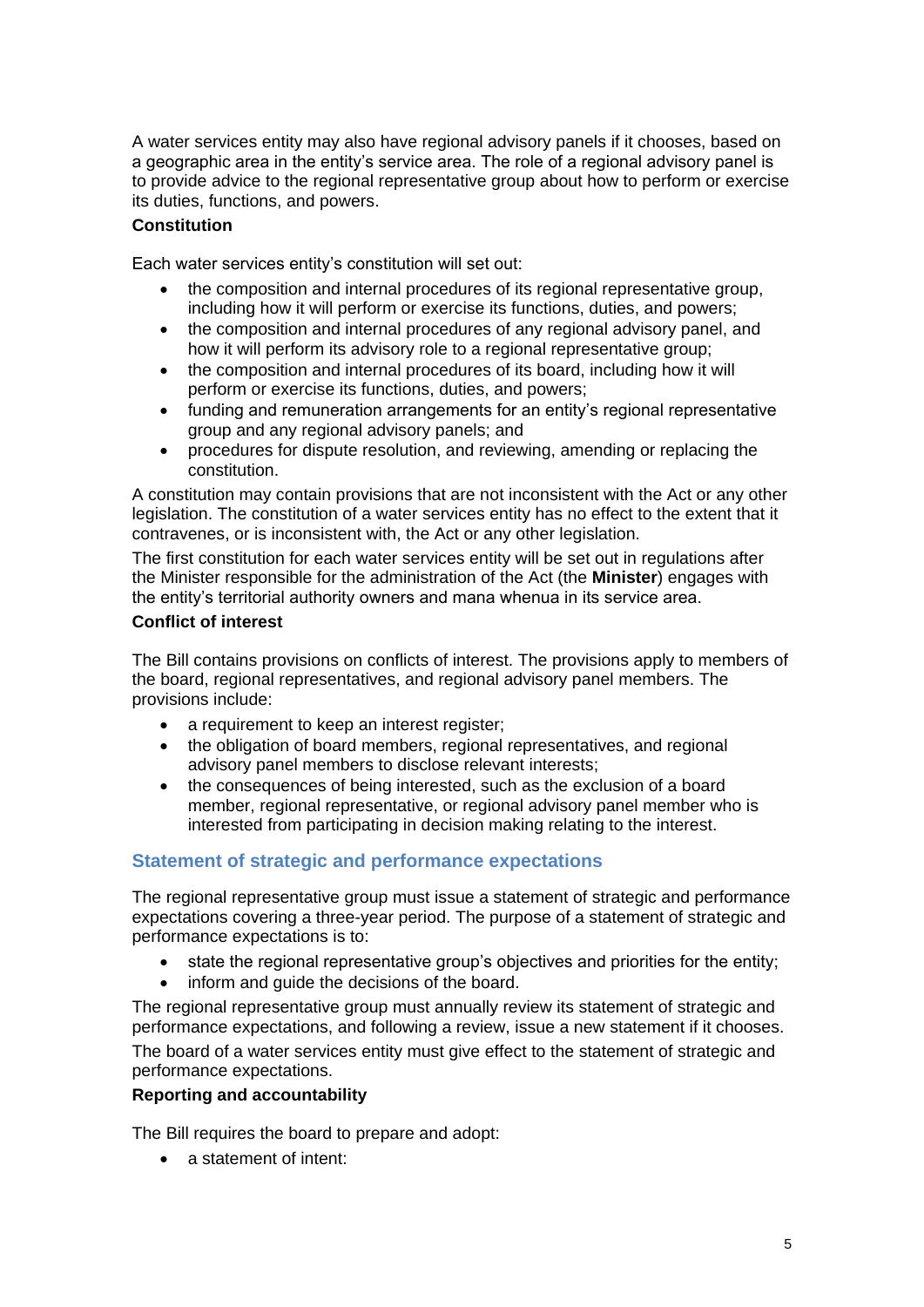- in which the strategic elements must be approved by the entity's regional representative group; and
- setting out the forecast service performance and budget of the entity;
- an annual report setting out the entity's actual performance and audited financial statements;
- an asset management plan and funding and pricing plan, which will cover a 10 year period;
- an infrastructure strategy, covering a 30-year period.

#### **Te Tiriti o Waitangi/the Treaty of Waitangi and Te Mana o te Wai**

All persons performing or exercising duties, functions, or powers under the legislation:

- must give effect to the principles of te Tiriti o Waitangi/the Treaty of Waitangi; and
- must give effect to Te Mana o te Wai, to the extent that Te Mana o te Wai applies to the duties, functions or powers.

A water services entity is therefore required to give effect to Te Mana o te Wai to the extent that it applies to the duties and functions of the entity. This is consistent with the approach across all legislation relating to water services, including in the Taumata Arowai-Water Services Regulator Act 2020, and on those who perform or exercise functions, powers, and duties under the Water Services Act 2021.

Mana whenua whose rohe or takiwā includes a freshwater body in the service area of an entity can make a Te Mana o te Wai statement for water services. The board must respond to this statement within two years, and the response must include a plan for how the entity intends to fulfil its objective to give effect to Te Mana o te Wai.

#### **Relationship to Treaty settlements**

To ensure that Treaty settlements are enduring, the Bill provides that:

- where there is inconsistency between the legislation and a Treaty settlement obligation, the Treaty settlement obligation prevails;
- an operating principle of entities is to give effect to Treaty settlement obligations, to the extent that the obligations apply to the duties and functions of an entity.

#### **Consumer and community engagement**

A water services entity must:

- establish one or more consumer forums to help gather consumer views and understand consumer needs, expectations and service requirements;
- prepare an annual consumer stocktake;
- engage with its consumers and communities on its asset management plan, funding and pricing plan, and infrastructure strategy.

In performing those functions, a water services entity must be guided and informed by the following consumer engagement principles:

- communication to consumers should be clear and appropriate, and recognise the different communication needs of consumers;
- the entity should be openly available for consumer feedback and seek a diversity of consumer voices;
- the entity should clearly identify and explain the role of consumers in the engagement process;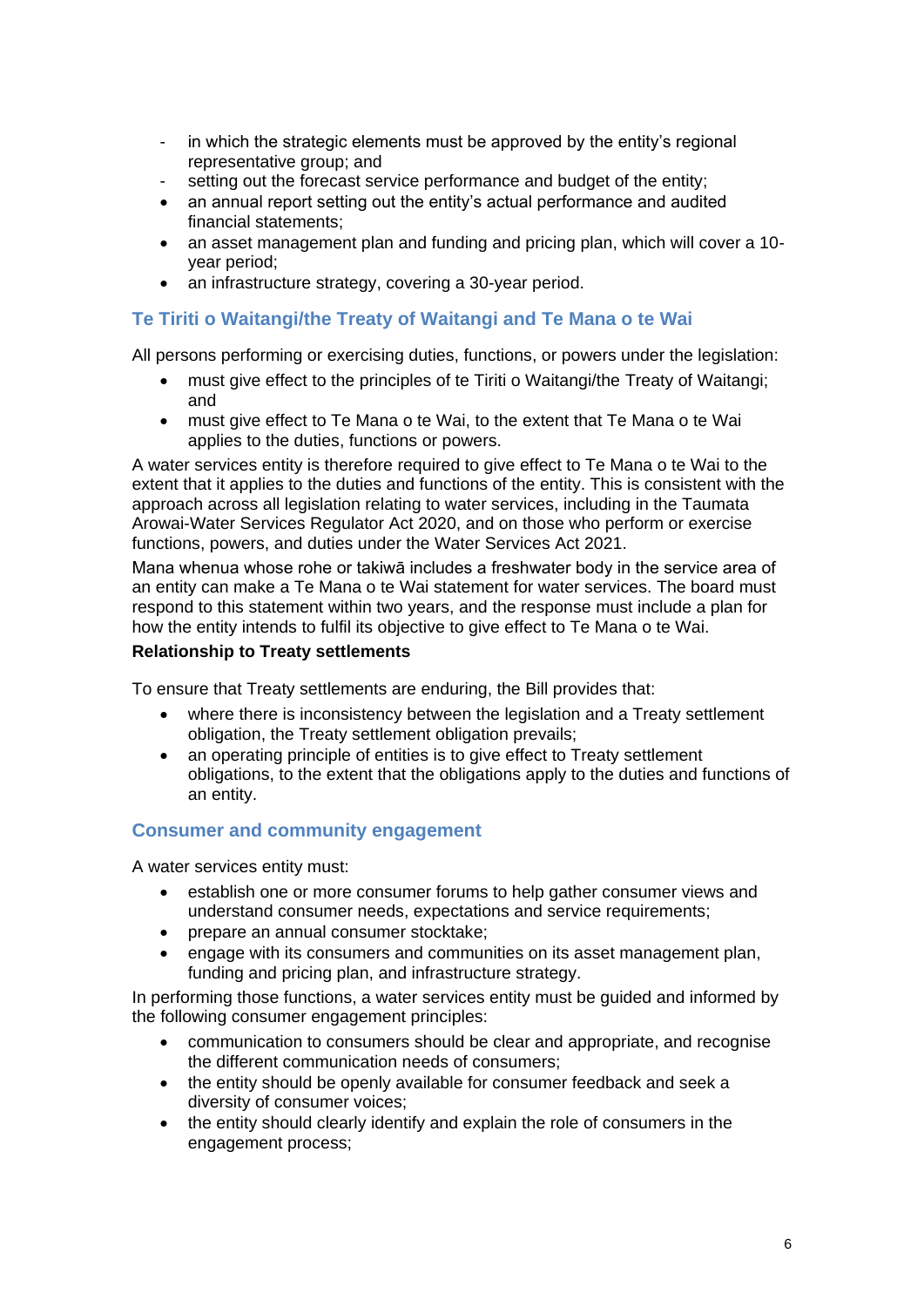- the entity should consider the changing needs of consumers over time, and ensure engagement will be effective in the future;
- the entity should prioritise the importance of consumer issues to ensure that the entity is engaging with issues that are important to consumers.

#### **Safeguards against privatisation**

The Bill sets out strong safeguards against privatisation or loss of control of the water services entities and significant infrastructure. In particular, the Bill provides for:

- collective territorial authority ownership of the entities, to ensure appropriate oversight and influence on behalf of the communities;
- joint oversight of entities by mana whenua;
- clear legislative protections against loss of ownership or control based on provisions in the Local Government Act 2002, which are that an entity must not use water services assets as security for any purpose, divest its ownership in a water service, or sell or lose control of significant infrastructure.

For a divestment proposal to proceed, the Bill provides that it must receive:

- unanimous support from its territorial authority owners; and
- support from at least 75 per cent of an entity's regional representative group; and
- support from at least 75 per cent of the electors in its service area in a poll.

#### **Independence of water services entities**

The Bill provides that the Minister, a territorial authority owner, a regional representative, or a regional representative group cannot direct a water services entity, or a board member or employee of a water services entity:

- in relation to the performance or exercise of a duty, function, or power under this Act; or
- to require a particular act or result.

The Bill provides for the financial independence of water services entities. A territorial authority owner, or regional representative group, or regional representative:

- has no right, title, or interest in the assets, security, debts, or liabilities of a water services entity;
- must not receive any equity return from a water services entity;
- must not give a water services entity any financial support or capital;
- must not lend money or provide credit to a water services entity;
- must not give any guarantee, indemnity, or security in relation to a water services entity.

#### **Government policy statement**

The Bill enables the Minister to make a Government policy statement setting out the Government's overall direction and priorities for water services, to inform and guide agencies involved in, and the activities necessary and desirable for, water services. A water services entity must give effect to the statement when performing its functions.

#### **Crown monitoring and intervention**

The Bill enables the Minister to appoint a department as a Crown monitor. The role of the monitor is to: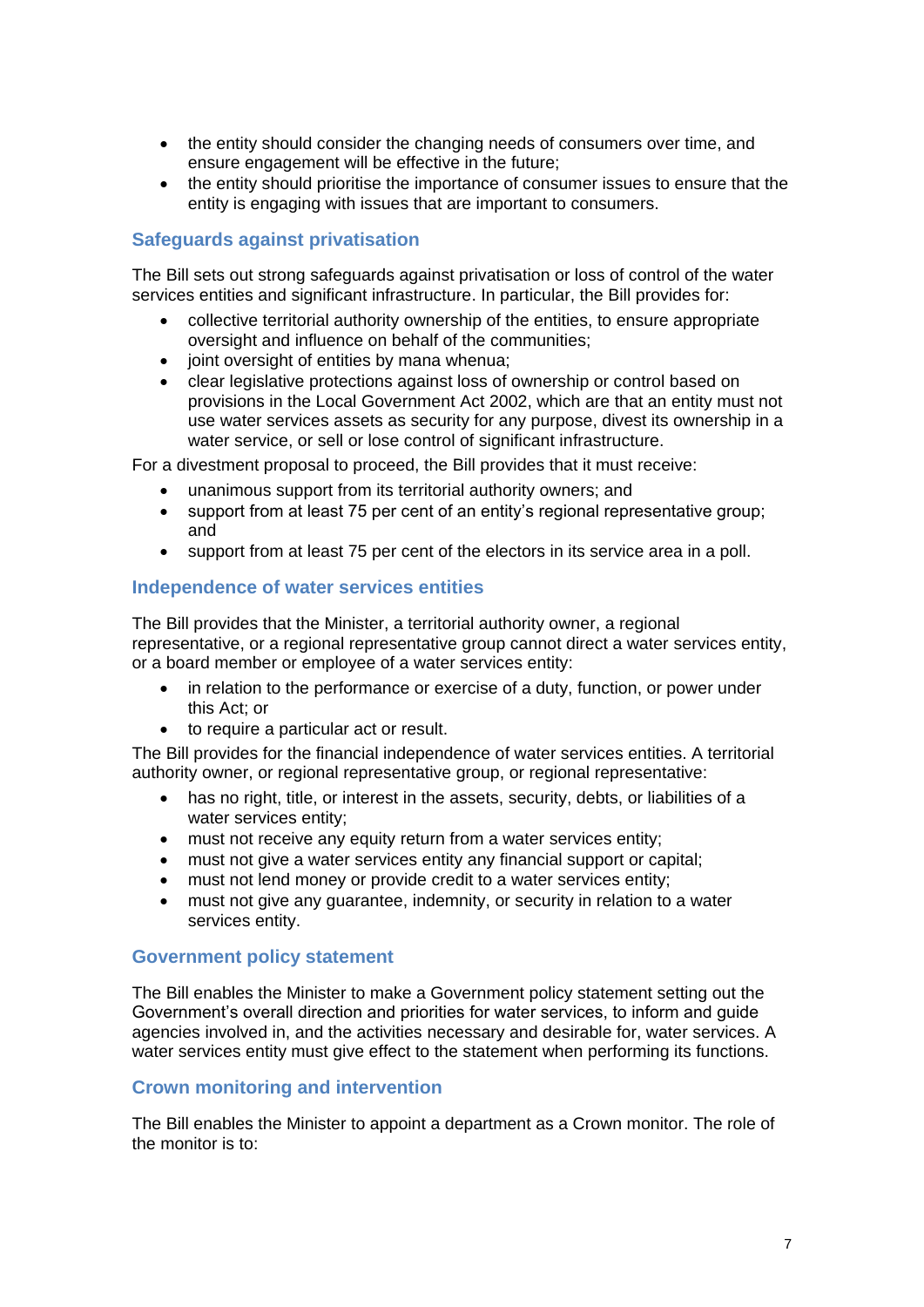- act as a steward to provide oversight to the water services system from a whole-of-government perspective;
- tender advice to Ministers, and assist the Minister to carry out the Minister's role under the legislation.

The Bill contains a Crown intervention framework, providing the Minister with powers of intervention based on a graduated risk regime, including:

- circumstances where there is a significant or persistent failure by a water services entity to perform one or more of its functions or give effect to a Government policy statement;
- a water services entity's failure to demonstrate prudent financial management; or
- a state of emergency.

The Minister's powers of intervention are based on existing powers in the Local Government Act 2002 and include the appointment of a Crown review team, a Crown observer, or as a last resort, a Crown manager.

#### **Transition and establishment arrangements**

*Schedule 1* of the Bill contains the transition and establishment arrangements, including:

- establishment entities, which will make the preparatory arrangements for full operation;
- the statutory oversight powers of the national transition unit (a business unit based in the Department of Internal Affairs) for the transition period;
- transitional provisions relating to employment of the three waters workforce, including employment security by transferring existing employment positions to the relevant water services entity on terms that are no less favourable than existing terms.

#### **Omnibus Bill**

The Bill is an omnibus Bill introduced in accordance with Standing Order 267(1)(a). That Standing Order provides that an omnibus Bill to amend more than one Act may be introduced if the amendments deal with an interrelated topic that can be regarded as implementing a single broad policy.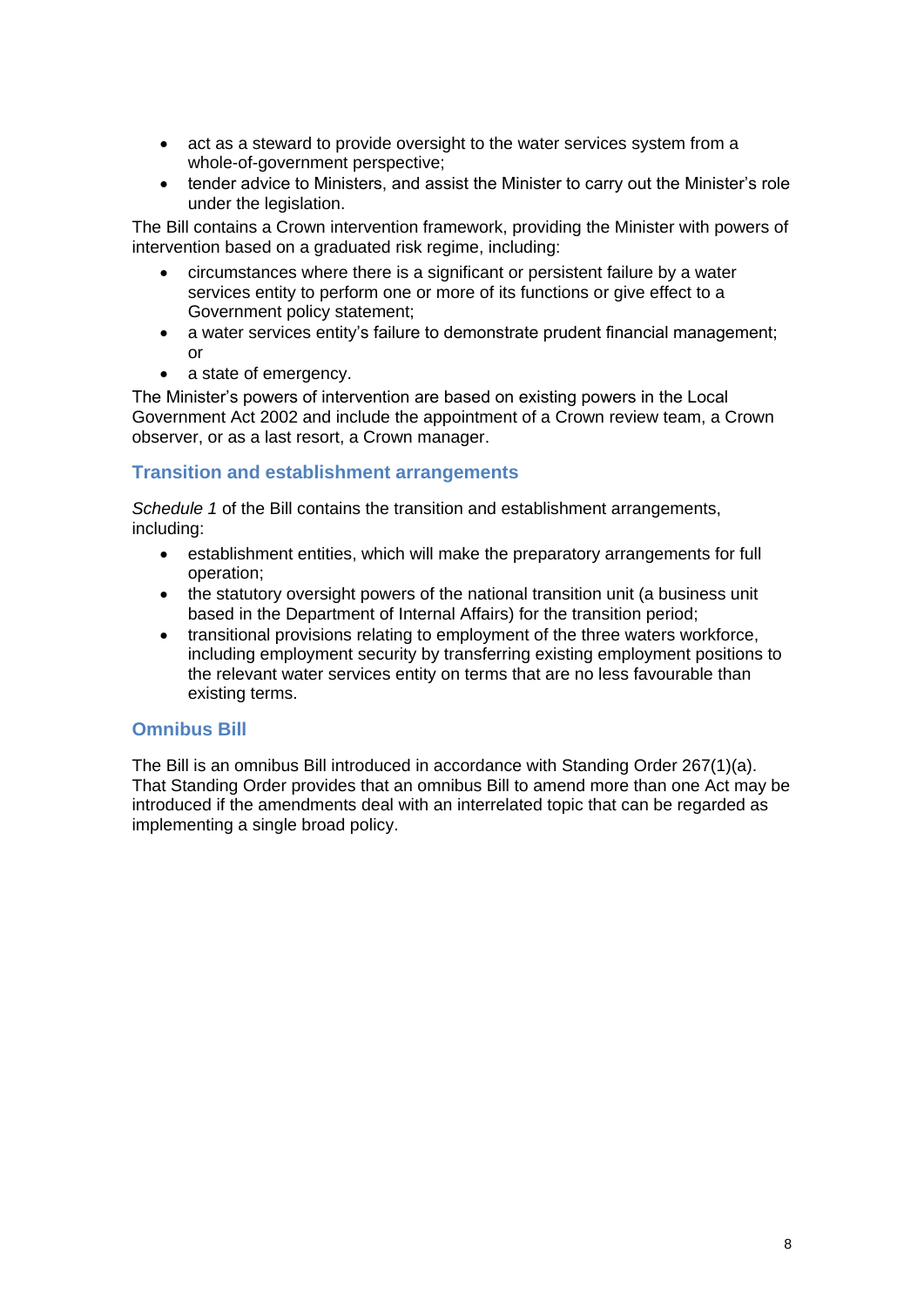# <span id="page-8-0"></span>**Part Two: Background Material and Policy Information**

#### **Published reviews or evaluations**

**2.1. Are there any publicly available inquiry, review or evaluation reports that have informed, or are relevant to, the policy to be given effect by this Bill?**

**YES**

*Economic analysis of water services aggregation – Final Report,* Water Industry Commission for Scotland, May 2021 (accessible at [https://www.dia.govt.nz/diawebsite.nsf/Files/Three](https://www.dia.govt.nz/diawebsite.nsf/Files/Three-waters-reform-programme/$file/wics-final-report-economic-analysis-of-water-services-aggregation.pdf)[waters-reform-programme/\\$file/wics-final-report-economic-analysis-of-water-services](https://www.dia.govt.nz/diawebsite.nsf/Files/Three-waters-reform-programme/$file/wics-final-report-economic-analysis-of-water-services-aggregation.pdf)[aggregation.pdf\)](https://www.dia.govt.nz/diawebsite.nsf/Files/Three-waters-reform-programme/$file/wics-final-report-economic-analysis-of-water-services-aggregation.pdf) informed and supported the reform of the delivery of water services in New Zealand.

#### **Relevant international treaties**

| 2.2. Does this Bill seek to give effect to New Zealand action in relation | <b>NO</b> |
|---------------------------------------------------------------------------|-----------|
| to an international treaty?                                               |           |

#### **Regulatory impact analysis**

| 2.3. Were any regulatory impact statements provided to inform the<br>policy decisions that led to this Bill?                                                                                                                                                                                                                                                                        | <b>YES</b> |
|-------------------------------------------------------------------------------------------------------------------------------------------------------------------------------------------------------------------------------------------------------------------------------------------------------------------------------------------------------------------------------------|------------|
| The policy decisions that led to this Bill were made through a series of related papers, in<br>June, July and October 2021. A substantive regulatory impact statement (RIS) was provided<br>to support the main decisions in June 2021, and a supplementary chapter accompanied the<br>July 2021 paper. These were subsequently combined into one document.                         |            |
| Regulatory Impact Assessment: Decisions on the reform of three waters service delivery<br>arrangements, Department of Internal Affairs, June and July 2021 - accessible at:<br>https://www.dia.govt.nz/diawebsite.nsf/Files/three-waters-reform-programme-<br>2021/\$file/regulatory-impact-assessement-decision-on-the-reform-of-three-waters-service-<br>delivery-arrangement.pdf |            |

| 2.3.1. If so, did the RIA Team in the Treasury provide an independent | <b>YES</b> |
|-----------------------------------------------------------------------|------------|
| opinion on the quality of any of these regulatory impact statements?  |            |

The RIS met the threshold for receiving an independent opinion from the Treasury RIA Panel. A quality assurance panel was formed, including representatives from the Department of Internal Affairs (Department) and the Ministry of Business, Innovation and Employment. They considered the RIA in accordance with the quality assurance criteria, and their opinion for Cabinet is set out in full in Appendix One of this disclosure statement.

| 2.3.2. Are there aspects of the policy to be given effect by this Bill |           |
|------------------------------------------------------------------------|-----------|
| that were not addressed by, or that now vary materially from, the      | <b>NO</b> |
| policy options analysed in these regulatory impact statements?         |           |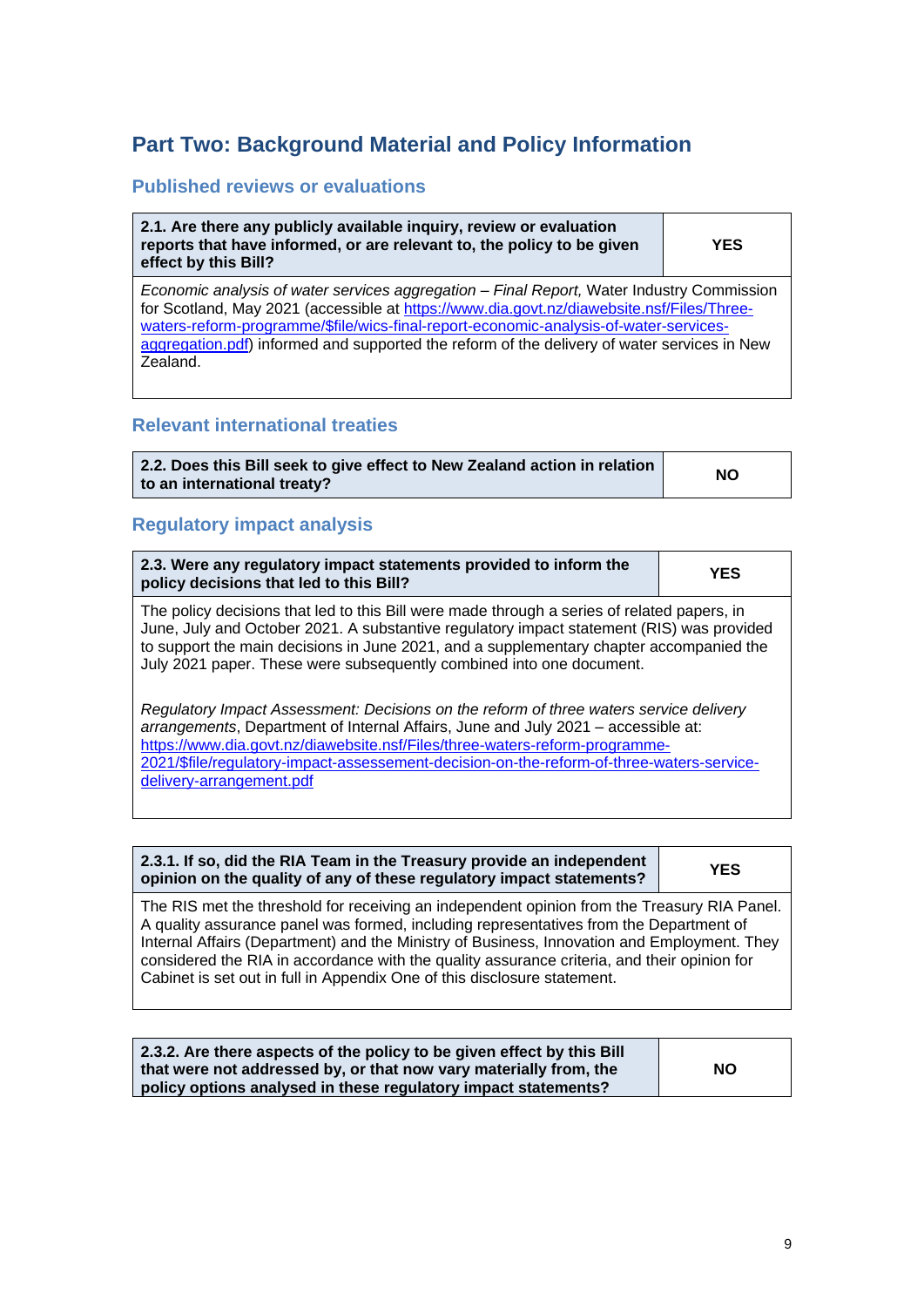# **Extent of impact analysis available**

| 2.4. Has further impact analysis become available for any aspects of<br>the policy to be given effect by this Bill? | <b>NO</b> |
|---------------------------------------------------------------------------------------------------------------------|-----------|
|---------------------------------------------------------------------------------------------------------------------|-----------|

| 2.5. For the policy to be given effect by this Bill, is there analysis<br>available on:                                                                                                                                                                                                                                                                                                                                                                                                                                                                                                                                                                                    |           |
|----------------------------------------------------------------------------------------------------------------------------------------------------------------------------------------------------------------------------------------------------------------------------------------------------------------------------------------------------------------------------------------------------------------------------------------------------------------------------------------------------------------------------------------------------------------------------------------------------------------------------------------------------------------------------|-----------|
| (a) the size of the potential costs and benefits?                                                                                                                                                                                                                                                                                                                                                                                                                                                                                                                                                                                                                          | YES       |
| (b) the potential for any group of persons to suffer a substantial<br>unavoidable loss of income or wealth?                                                                                                                                                                                                                                                                                                                                                                                                                                                                                                                                                                | <b>NO</b> |
| Potential costs and benefits of establishing new water services entities, as set out in the final<br>report of Water Industry Commission for Scotland (WICS), have been analysed by Farrier<br>Swier Consulting Pty Ltd in its report Three Waters Reform: Review of methodology and<br>assumptions underpinning economic analysis of aggregation<br>(https://www.dia.govt.nz/diawebsite.nsf/Files/Three-waters-reform-<br>programme/\$file/farrierswier-three-waters-reform-programme-review-of-wics-methodology-<br>and-assumptions-underpinning-economic-analysis-of-aggregation-released-june-2021.pdf)<br>The key findings, as set out in its Executive summary, are: |           |
| the order of magnitude of benefits estimated by WICS appears feasible;                                                                                                                                                                                                                                                                                                                                                                                                                                                                                                                                                                                                     |           |
| the economic regulatory framework assumed by WICS appears appropriate;                                                                                                                                                                                                                                                                                                                                                                                                                                                                                                                                                                                                     |           |
| it is highly unlikely that amalgamation and associated reforms lead to a reduction in                                                                                                                                                                                                                                                                                                                                                                                                                                                                                                                                                                                      |           |

| 2.6. For the policy to be given effect by this Bill, are the potential<br>costs or benefits likely to be impacted by: |    |
|-----------------------------------------------------------------------------------------------------------------------|----|
| (a) the level of effective compliance or non-compliance with<br>applicable obligations or standards?                  | NΟ |
| (b) the nature and level of regulator effort put into encouraging<br>or securing compliance?                          | NΟ |

efficiency or otherwise some form of economic loss.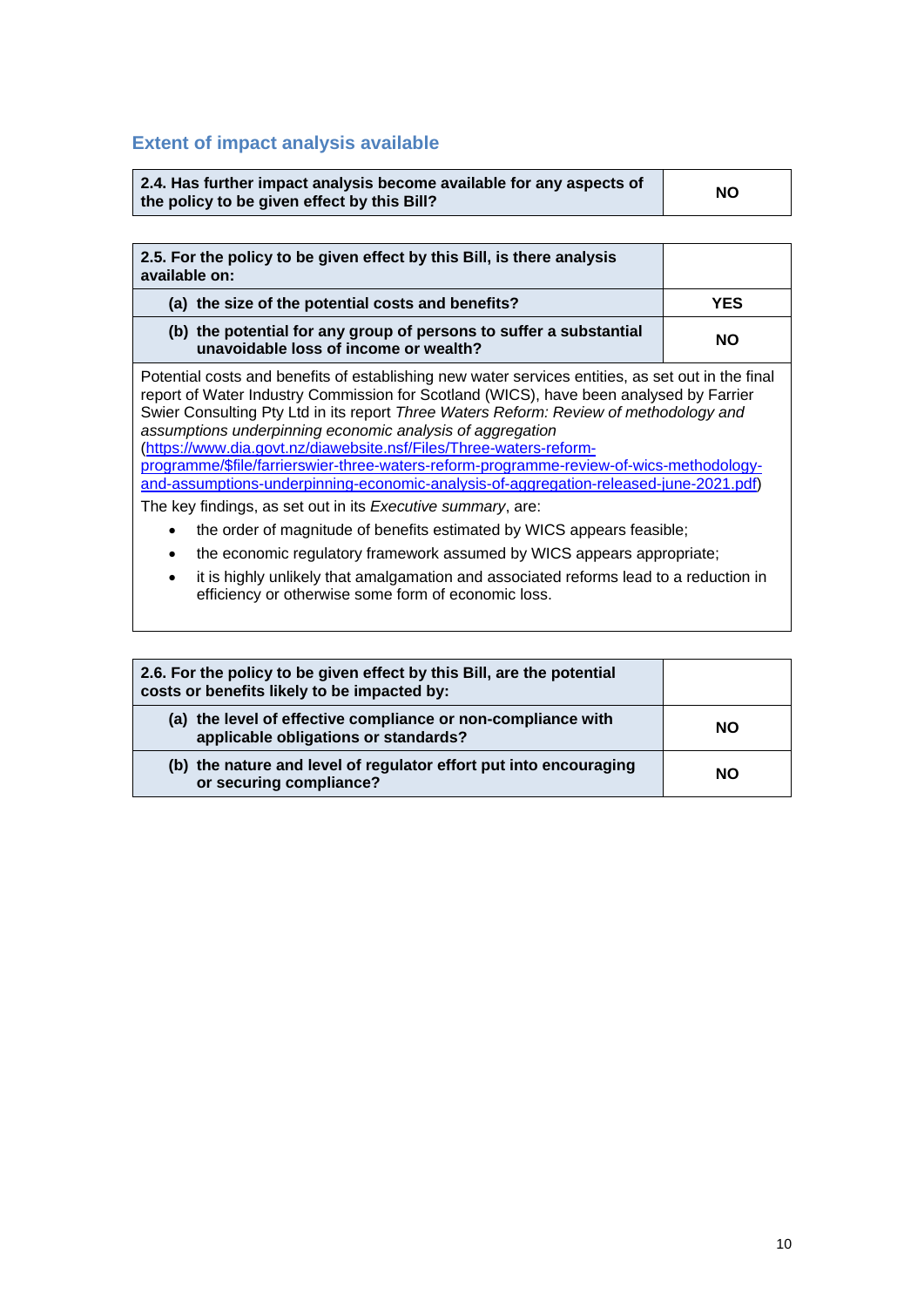# <span id="page-10-0"></span>**Part Three: Testing of Legislative Content**

#### **Consistency with New Zealand's international obligations**

**3.1. What steps have been taken to determine whether the policy to be given effect by this Bill is consistent with New Zealand's international obligations?**

No relevant international obligations were identified.

#### **Consistency with the government's Treaty of Waitangi obligations**

#### **3.2. What steps have been taken to determine whether the policy to be given effect by this Bill is consistent with the principles of the Treaty of Waitangi?**

The Bill complies with the principles of te Tiriti o Waitangi/the Treaty of Waitangi. The Department has used Te Tiriti o Waitangi/Treaty of Waitangi guidance (Cabinet Office Circular (19) 5) to test whether the Bill complies with te Tiriti o Waitangi/the Treaty of Waitangi and considers that there are no inconsistencies.

The Department engaged with iwi and Māori representative entities on an iterative basis throughout the policy development process to understand the nature of iwi and Māori interests, the impact of the proposed Bill on iwi and Māori, and how those interests could be reflected in the legislation.

There was also regular engagement with Te Arawhiti and Te Puni Kōkiri, including consultation on the policy papers that informed the development of the Bill.

#### **Consistency with the New Zealand Bill of Rights Act 1990**

| 3.3. Has advice been provided to the Attorney-General on whether<br>any provisions of this Bill appear to limit any of the rights and<br>freedoms affirmed in the New Zealand Bill of Rights Act 1990? | YES |
|--------------------------------------------------------------------------------------------------------------------------------------------------------------------------------------------------------|-----|
| The Water Services Entities Bill is consistent with the New Zealand Bill of Rights Act 1990.                                                                                                           |     |

The Water Services Entities Bill is consistent with the New Zealand Bill of Rights Act 1990. Advice provided to the Attorney-General by the Ministry of Justice is generally expected to be available on the Ministry of Justice's website at introduction of a bill, and can be accessed at [https://www.justice.govt.nz/justice-sector-policy/constitutional-issues-and-human-rights/bill-of](https://www.justice.govt.nz/justice-sector-policy/constitutional-issues-and-human-rights/bill-of-rights-compliance-reports/advice/)[rights-compliance-reports/advice/](https://www.justice.govt.nz/justice-sector-policy/constitutional-issues-and-human-rights/bill-of-rights-compliance-reports/advice/)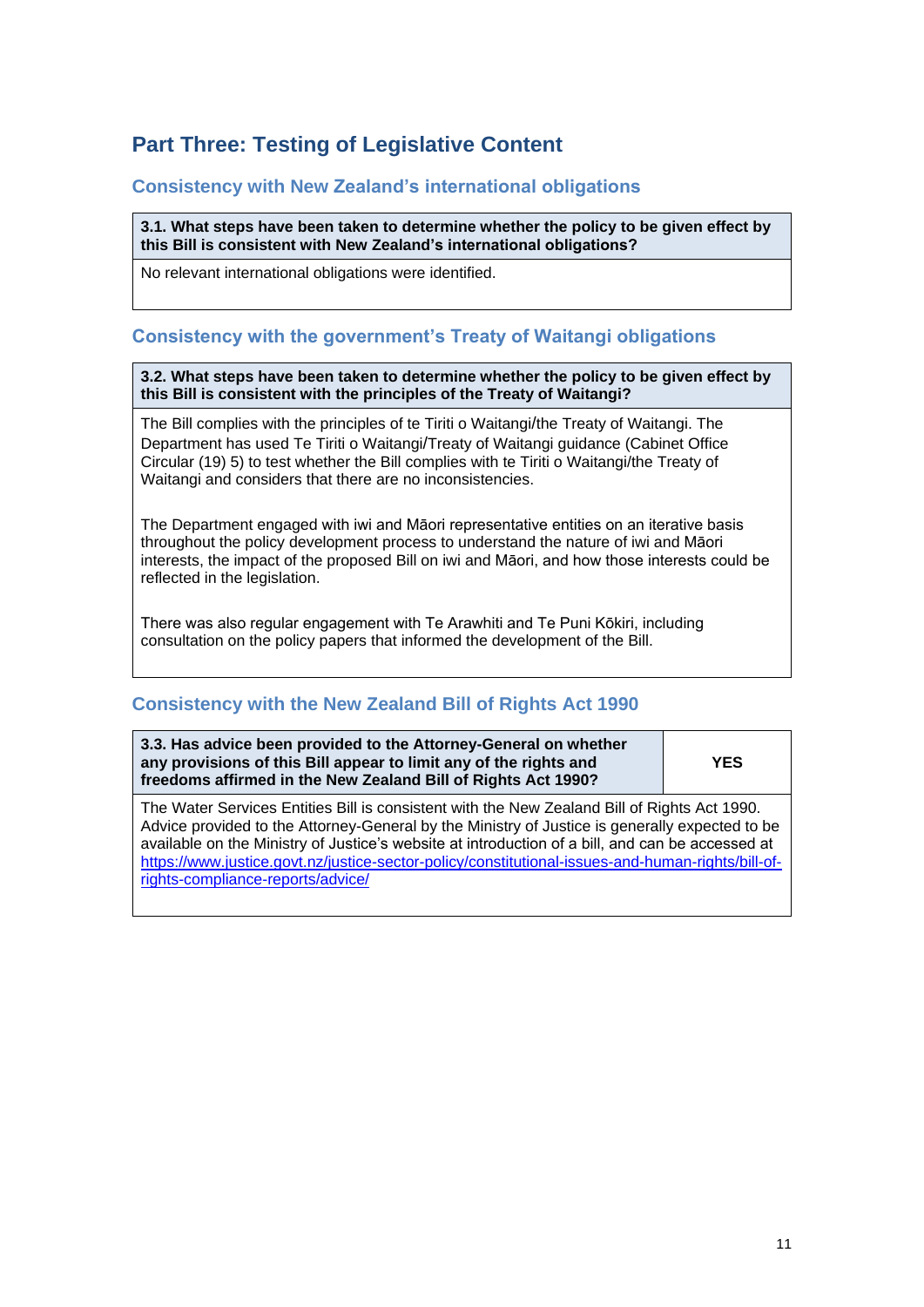# **Offences, penalties and court jurisdictions**

| 3.4. Does this Bill create, amend, or remove:                                                                    |            |
|------------------------------------------------------------------------------------------------------------------|------------|
| (a) offences or penalties (including infringement offences or<br>penalties and civil pecuniary penalty regimes)? | <b>YES</b> |
| (b) the jurisdiction of a court or tribunal (including rights to<br>judicial review or rights of appeal)?        | NΟ         |

# **Privacy issues**

|              | 3.5. Does this Bill create, amend or remove any provisions relating to<br>the collection, storage, access to, correction of, use or disclosure of<br>personal information?                                                                                                                                                                                                                                                                                                                                                  | <b>YES</b> |
|--------------|-----------------------------------------------------------------------------------------------------------------------------------------------------------------------------------------------------------------------------------------------------------------------------------------------------------------------------------------------------------------------------------------------------------------------------------------------------------------------------------------------------------------------------|------------|
| information: | The Bill includes the following provisions relating to access to, or disclosure of, personal                                                                                                                                                                                                                                                                                                                                                                                                                                |            |
|              | An annual report must disclose payments in respect of board members, chief<br>executives, and employees (clause 157 and 162). The information relating to<br>employees is to be reported as the number of employees receiving total annual<br>remuneration of less than \$100,000; and the number of employees receiving total<br>annual remuneration of \$100,000 or more, expressed in bands of \$10,000.                                                                                                                 |            |
| $\bullet$    | The monitor can require a water services entity to provide information, which may<br>include personal information, if necessary (clause 170). Clause 171 includes good<br>reasons for refusing to supply the requested information, which may include<br>protecting the privacy of a person                                                                                                                                                                                                                                 |            |
| $\bullet$    | Clause 193 provides that (for the purposes of this Part), information held by a water<br>services entity may be disclosed to the Minister or a Ministerial body despite anything<br>to the contrary in the Official Information Act 1982, the Local Government Official<br>Information and Meetings Act 1987, or the Privacy Act 2020. However, the Minister,<br>the Ministerial body, or a Ministerial appointee must not publish or disclose the<br>information to any other person except in accordance with those Acts. |            |
| ٠            | During the transitional phase, a local government water service provider is required<br>to provide information to the chief executive of the Department of Internal Affairs or<br>any relevant water services entity on request. They are only required to provide<br>personal information relating to employment matters (Clause 11(4) of Schedule 1).                                                                                                                                                                     |            |
| $\bullet$    | A clause allows the regional representative groups to request information from water<br>services entity that is related to their functions.                                                                                                                                                                                                                                                                                                                                                                                 |            |

| 3.5.1. Was the Privacy Commissioner consulted about these<br>provisions?                                                          | <b>YES</b> |
|-----------------------------------------------------------------------------------------------------------------------------------|------------|
| The Office of the Privacy Commissioner was consulted to ensure the provisions of the Bill are<br>consistent with the Privacy Act. |            |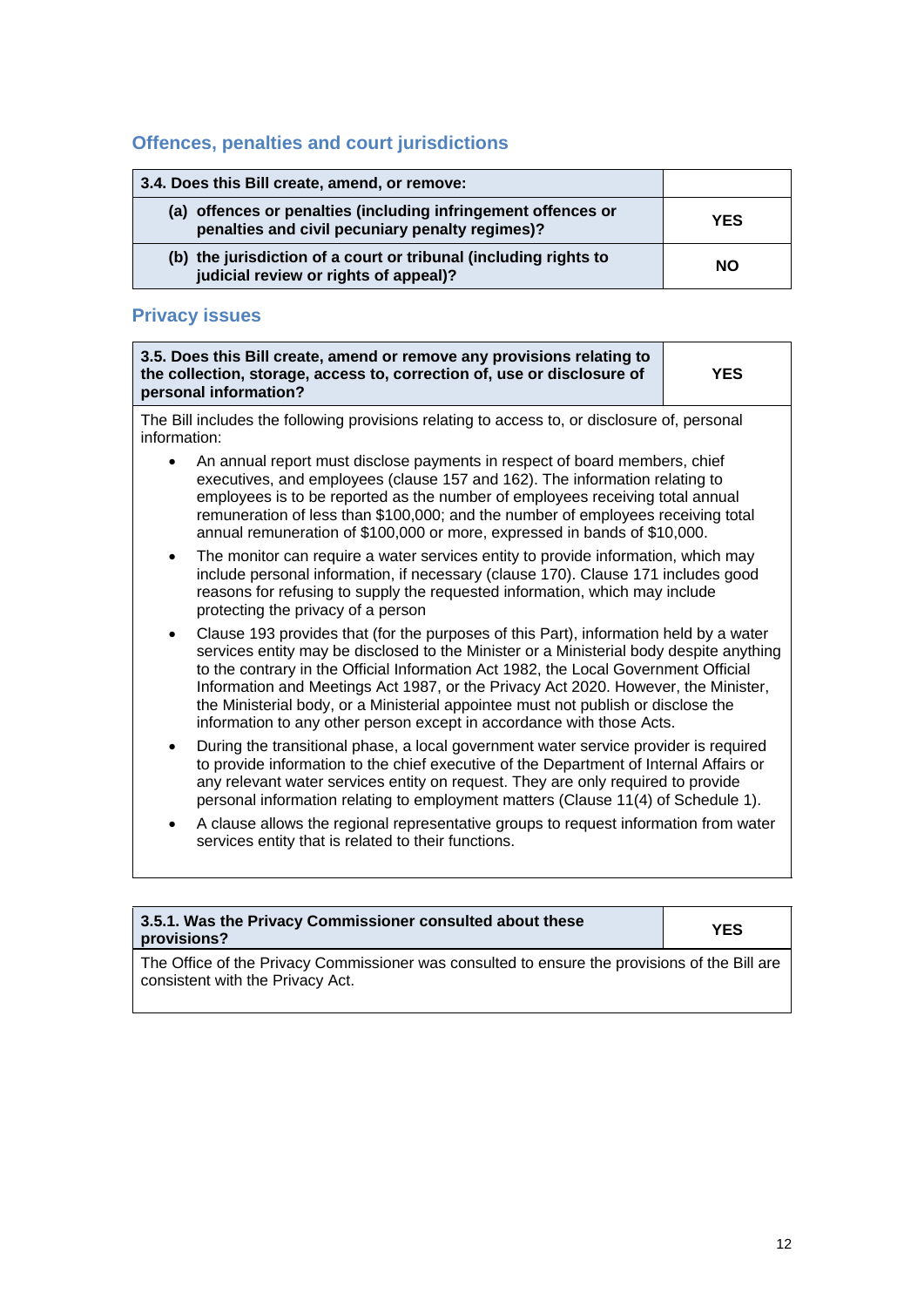### **External consultation**

| 3.6. Has there been any external consultation on the policy to be<br>given effect by this Bill, or on a draft of this Bill?                                                                                                                                                                                                                                                                                                                                                                                             | <b>YES</b> |
|-------------------------------------------------------------------------------------------------------------------------------------------------------------------------------------------------------------------------------------------------------------------------------------------------------------------------------------------------------------------------------------------------------------------------------------------------------------------------------------------------------------------------|------------|
| Targeted engagement on the policy to be given effect by this Bill was undertaken with<br>stakeholders and representatives from local government, including technical advisory groups<br>and a joint central-local government steering committee.                                                                                                                                                                                                                                                                        |            |
| A detailed list of external consultations can be found in Appendix A of<br>https://www.dia.govt.nz/diawebsite.nsf/Files/three-waters-reform-programme-<br>2021/\$file/cabinet-paper-three-waters-reforms-further-decisions-18-october-2021-a.pdf<br>including on-going targeted engagement on the policy proposals informed by the Bill with iwi,<br>Māori, and national groups that represent Māori interests.                                                                                                         |            |
| The engagement was timed to co-ordinate with decisions by Cabinet. The engagement fell<br>into two broad tranches - from mid-2020 to the end of March 2021, and from March to<br>October 2021. The March - October 2021 engagement included an eight-week period where<br>the Government sought feedback from local government, iwi and Māori about its service<br>delivery reform proposals, including a detailed summary of the likely content of the legislation<br>and its implications for councils and consumers. |            |
| The joint central-local government steering committee (comprising mayors, chief executives<br>and tier 2 infrastructure managers) was consulted on an exposure version of the Bill. Ngāi<br>Tahu were consulted on a draft version of the Bill because the legislation references section<br>5 of the Te Runa.                                                                                                                                                                                                          |            |
| On 10 November 2021, the Minister established a Working Group on Representation,<br>Governance and Accountability of new Water Services Entities (working group). The working<br>group had members from local government and iwi representatives to recommend<br>strengthened governance and accountability arrangements for the Three Waters Reform. The<br>working group reported to the Minister on 7 March 2022:                                                                                                    |            |
| https://www.dia.govt.nz/diawebsite.nsf/Files/Three-waters-reform-programme-<br>2022/\$file/Governance-Working-Group-Report.pdf                                                                                                                                                                                                                                                                                                                                                                                          |            |
| The Government published its response to the working group on 29 April 2022:                                                                                                                                                                                                                                                                                                                                                                                                                                            |            |
| https://www.dia.govt.nz/diawebsite.nsf/Files/Three-waters-reform-programme-<br>2022/\$file/Summary-Table-of-Working-Group-recommendations-and-Government-response-<br>2022.pdf                                                                                                                                                                                                                                                                                                                                          |            |
| The Government accepted the majority of the working group's recommendations, which have<br>been incorporated into the Bill.                                                                                                                                                                                                                                                                                                                                                                                             |            |

# **Other testing of proposals**

| 3.7. Have the policy details to be given effect by this Bill been<br>otherwise tested or assessed in any way to ensure the Bill's<br>provisions are workable and complete? | <b>NO</b> |
|----------------------------------------------------------------------------------------------------------------------------------------------------------------------------|-----------|
|----------------------------------------------------------------------------------------------------------------------------------------------------------------------------|-----------|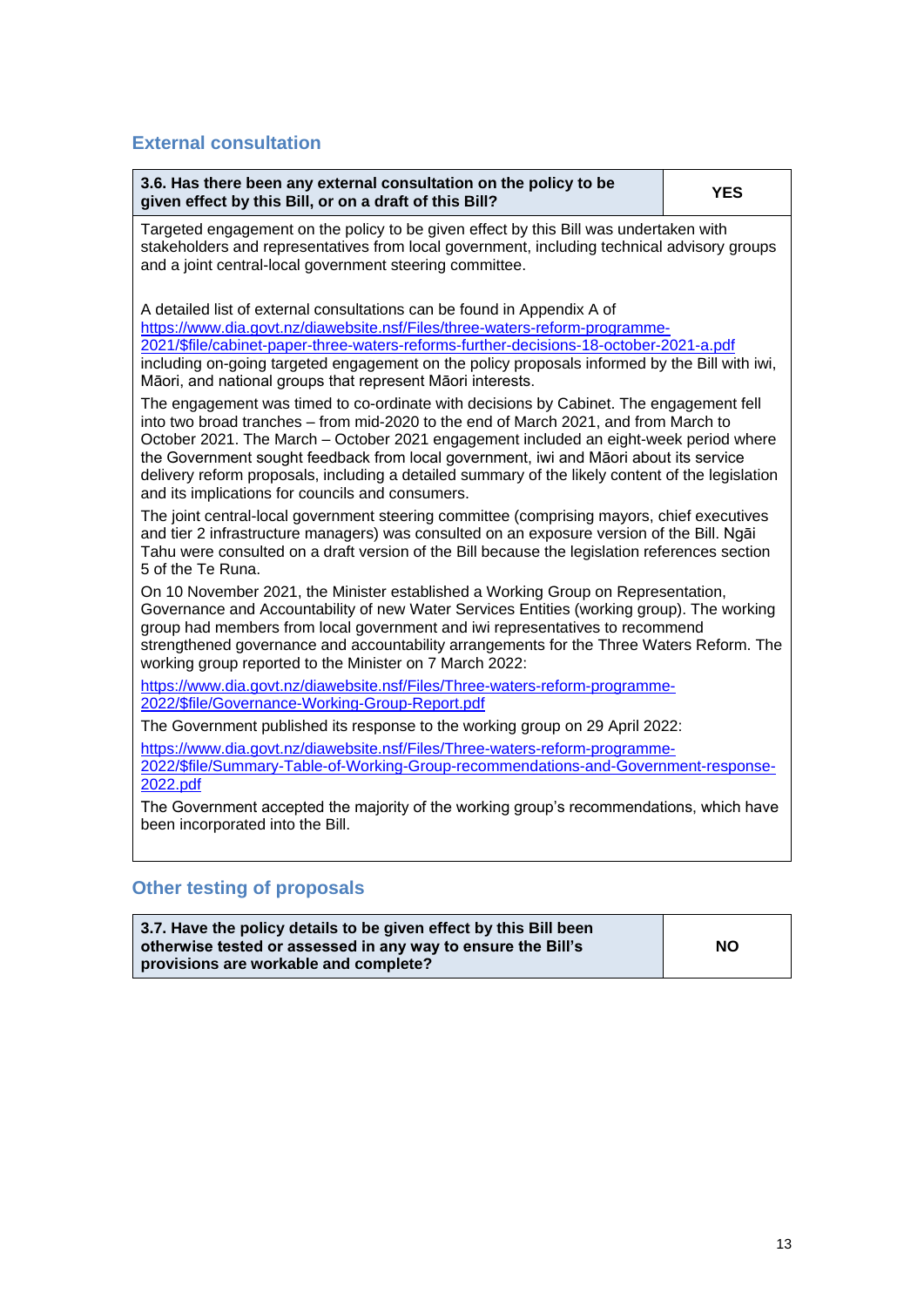# <span id="page-13-0"></span>**Part Four: Significant Legislative Features**

### **Compulsory acquisition of private property**

| 4.1. Does this Bill contain any provisions that could result in the | <b>NO</b> |
|---------------------------------------------------------------------|-----------|
| compulsory acquisition of private property?                         |           |

### **Charges in the nature of a tax**

| 4.2. Does this Bill create or amend a power to impose a fee, levy or | <b>NO</b> |
|----------------------------------------------------------------------|-----------|
| charge in the nature of a tax?                                       |           |

### **Retrospective effect**

| 4.3. Does this Bill affect rights, freedoms, or impose obligations,<br>  retrospectively? | NO. |
|-------------------------------------------------------------------------------------------|-----|
|-------------------------------------------------------------------------------------------|-----|

### **Strict liability or reversal of the usual burden of proof for offences**

| 4.4. Does this Bill:                                                                                       |           |
|------------------------------------------------------------------------------------------------------------|-----------|
| (a) create or amend a strict or absolute liability offence?                                                | <b>NO</b> |
| (b) reverse or modify the usual burden of proof for an offence or<br>a civil pecuniary penalty proceeding? | <b>NO</b> |

### **Civil or criminal immunity**

| 4.5. Does this Bill create or amend a civil or criminal immunity for any<br>person?                                                                                                                                                                                                    | YES |
|----------------------------------------------------------------------------------------------------------------------------------------------------------------------------------------------------------------------------------------------------------------------------------------|-----|
| Clause 122 provides that board members and employees are not liable for any liability of the<br>entity only because of being a member or employee.                                                                                                                                     |     |
| Clause 123 provides immunity from civil liability in respect of particular acts or omissions in<br>good faith and in performance of the entity's functions, by a board member, office holder, or<br>employee.                                                                          |     |
| Clause 192 protects Ministerial appointees from liability for any act done or omitted to be<br>done by the appointee in good faith in the performance or intended performance of the<br>appointee's functions, responsibilities and duties, or the exercise of the appointee's powers. |     |
| These provisions replicate similar provisions in other legislation relating to public bodies and<br>Crown intervention regimes.                                                                                                                                                        |     |

### **Significant decision-making powers**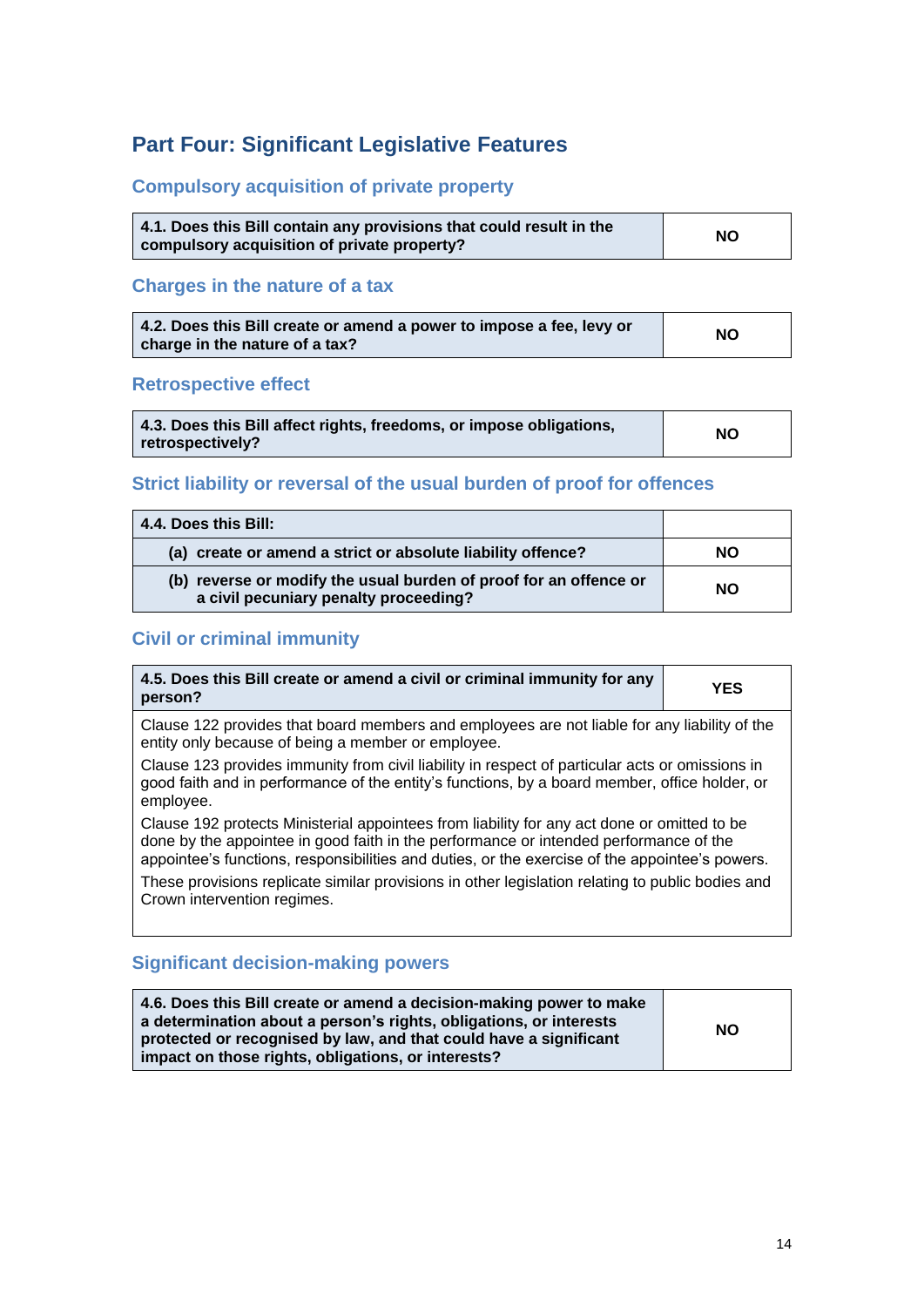#### **Powers to make delegated legislation**

| 4.7. Does this Bill create or amend a power to make delegated<br>legislation that could amend an Act, define the meaning of a term in<br>an Act, or grant an exemption from an Act or delegated legislation? | <b>NO</b> |
|--------------------------------------------------------------------------------------------------------------------------------------------------------------------------------------------------------------|-----------|
|                                                                                                                                                                                                              |           |

| 4.8. Does this Bill create or amend any other powers to make<br>delegated legislation?       | <b>YES</b> |
|----------------------------------------------------------------------------------------------|------------|
| Clause 95 and 96 sets out the process for amending the water services entity's constitution. |            |

Clause 206 enables regulations to be made providing for a model constitution for a regional representatives group, which is its first constitution.

Clause 206 provides for financial and non-financial disclosure requirements relating to planning and reporting documents.

### **Any other unusual provisions or features**

|           | 4.9. Does this Bill contain any provisions (other than those noted<br>above) that are unusual or call for special comment?                                                                                                                                                                                                                                                                                                                                                                                                                                                                                                                                                                                                                                          | <b>YES</b> |
|-----------|---------------------------------------------------------------------------------------------------------------------------------------------------------------------------------------------------------------------------------------------------------------------------------------------------------------------------------------------------------------------------------------------------------------------------------------------------------------------------------------------------------------------------------------------------------------------------------------------------------------------------------------------------------------------------------------------------------------------------------------------------------------------|------------|
|           | The Water Services Entities Bill establishes four water services entities in a new statutory<br>form of body corporate, based on provisions of the Crown Entities Act 2004 and the Local<br>Government Act 2002. A new form of public body is required because existing bodies do<br>not have the required legal structure, in particular:<br>a company model does not provide sufficient protections against privatisation, including a<br>company model with a statutory overlay that restricts sale of shares such as a state-<br>owned enterprise;<br>trust-based models are not seen as fit for purpose;<br>a Crown entity model is not an option, as water services entities are collectively owned by<br>territorial authorities and are not Crown agencies. |            |
| $\bullet$ | The Water Services Entities Bill sets out, in Schedule 1, transition and establishment<br>arrangements, including establishment entities that will make the preparatory<br>arrangements for full operation of the entity. The establishment entities, and the<br>Department of Internal Affairs (which has established a national transition unit as a<br>business unit) are provided with statutory powers to manage the transition effectively and<br>ensure local authorities do not act in ways that are inconsistent with the transition<br>objectives.                                                                                                                                                                                                        |            |
| ٠         | The water services entities will have a level of independence from both the Crown and<br>territorial authority owners. In the event of a performance issue, the Water Services<br>Entities Bill sets out a framework that allows the Crown to assist and intervene as a last<br>resort measure. The framework is based on the existing frameworks within the Crown<br>Entities Act 2004, the Infrastructure Funding and Financing Act 2020, and the Local                                                                                                                                                                                                                                                                                                           |            |

Government Act 2002.